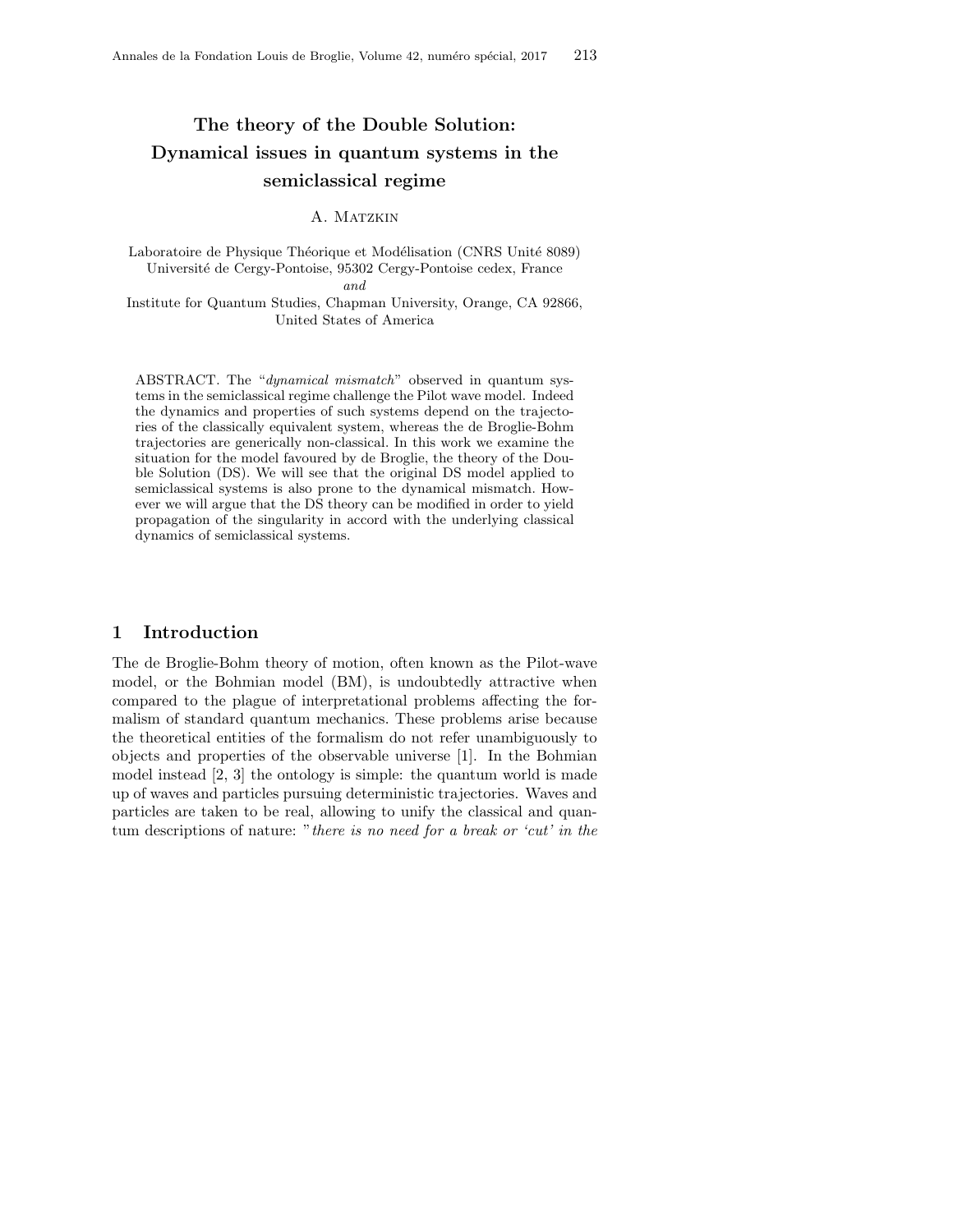#### way we regard reality between quantum and classical levels" [4].

Nevertheless, the similarity of the Bohmian model relative to classical physics (be it classical waves or classical mechanics) is very superficial [5]. On the one hand, the pilot waves are not defined in our four dimensional physical space-time, but in a multidimensional configuration space. On the other hand, the particle trajectories are highly non-classical. This feature is readily understandable when needing to cope with entangled states of several particles (as is well-known [2], the BM trajectories are driven by a nonlocal quantum potential). The situation is perhaps less understandable when considering semiclassical systems – quantum systems in which the wavefunction evolves according to the semiclassical Feynman propagator, that is along classical trajectories [6]. Indeed in semiclassical systems the Bohmian trajectories remain non-classical although such systems display physical properties in correspondence with those of classically equivalent systems (crudely speaking, systems having the same Hamiltonian, previous to canonical quantization). These features constitute a serious problem in accounting for the quantum to classical transition within the Pilot wave model, as ad-hoc mechanisms involving decoherence need to be postulated.

It is well-known that de Broglie was the first to propose the Pilot wave theory [7], a quarter century before Bohm independently rediscovered essentially the same model, supplementing it with further developments [8]. It is less well-known that de Broglie originally intended to propose a more ambitious programme – the theory of the Double Solution – but gave presentations of the Pilot wave programme instead because the double solution theory was plagued with difficulties (this is recounted by de Broglie in Ref. [9]). The main difference with the Pilot wave model is that no particle is postulated, but the discrete aspect inherent to quantum phenomena is assumed to be due to the singularity of a physical wave, different from the pilot wave obeying the Schrödinger equation. Such a physical wave would solve the first issue mentioned in the preceding paragraph, concerning pilot waves living in a multiconfiguration space. But what about the second, dynamical aspect? This is the question we will examine in this paper. We note at the outset that the Double solution theory has not up to now become a full fledged research programme that would allow to recover, at least in principle, the results of standard quantum mechanics. So our remarks in the present paper are rather intended to foresee the consequences of any potential development of the theory with regard to the topic of understanding the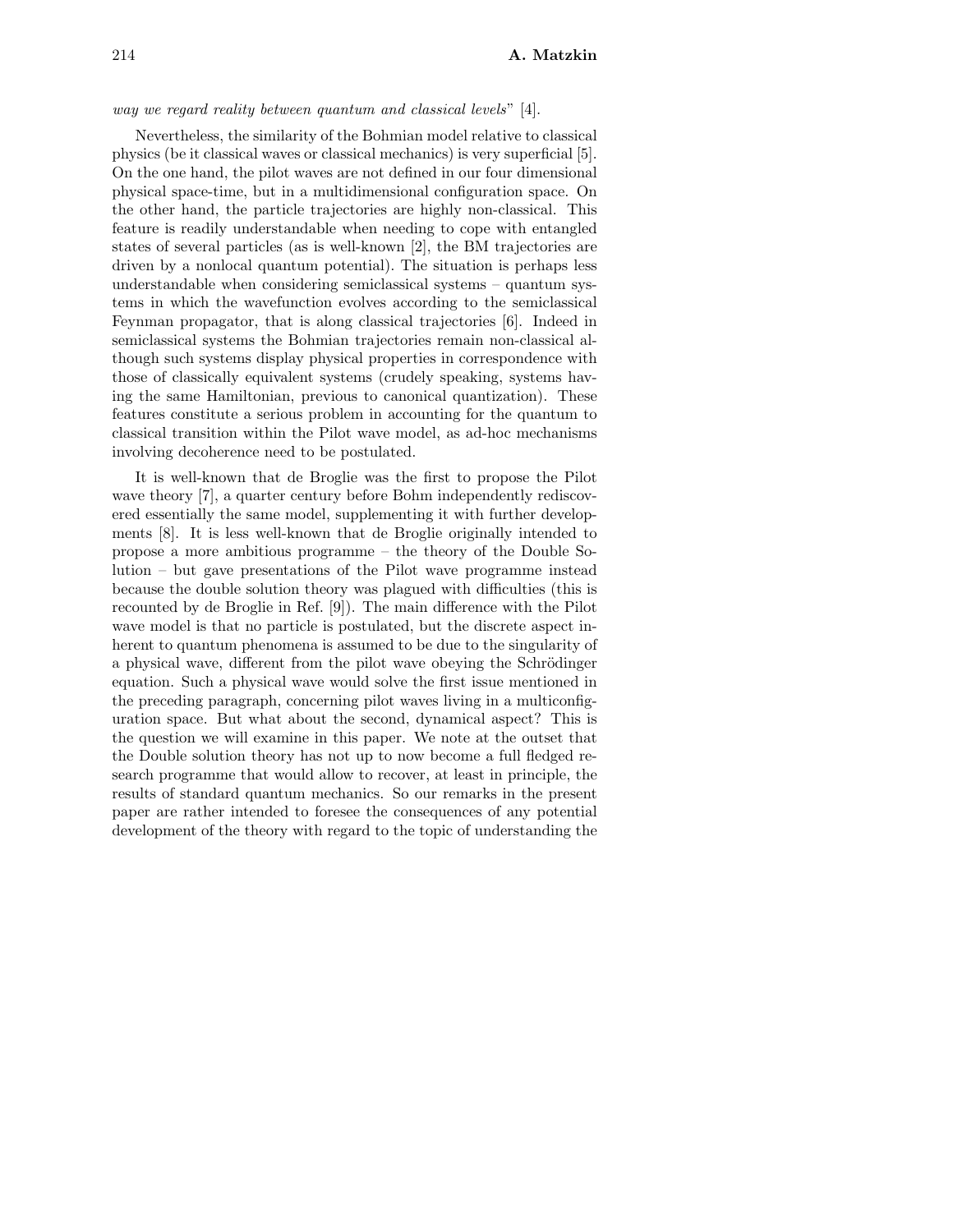dynamics of semiclassical systems.

In Sec. 2 we will give a brief presentation of the Double solution theory. The main characteristics of semiclassical systems will be exposed in Sec. 3, and the idea of the "dynamical mismatch" between the pilot wave dynamics and the classical trajectories will be recalled. Sec. 4 will be devoted to introduce a modification of the double solution theory in order to solve the dynamical mismatch problem affecting the Bohmian model. We will give our conclusions in Sec. 5.

#### 2 Theory of the Double solution

In the Pilot wave model, the wavefunction  $\psi$  in the position representation is decomposed as [2, 3]

$$
\psi(\mathbf{x},t) = R_{\psi}(\mathbf{x},t) \exp(iS_{\psi}(\mathbf{x},t)/\hbar)
$$
\n(1)

where  $R_{\psi}(\mathbf{x},t)$  is a real positive function. Since  $\psi$  obeys the Schrödinger equation,  $R_{\psi}$  and  $S_{\psi}$  obey the coupled equations

$$
\frac{\partial R_{\psi}^{2}(\mathbf{x},t)}{\partial t} + \frac{1}{m} \nabla \cdot (R_{\psi}^{2}(\mathbf{x},t) \nabla S_{\psi}(\mathbf{x},t)) = 0
$$
\n(2)

and

$$
\frac{\partial S_{\psi}(\mathbf{x},t)}{\partial t} + \frac{(\nabla S_{\psi}(\mathbf{x},t))^{2}}{2m} + V(\mathbf{x},t) + Q_{\psi}(\mathbf{x},t) = 0,
$$
 (3)

where  $V(\mathbf{x}, t)$  is the usual potential and  $Q_{\psi}(\mathbf{x}, t)$  is a term known as the quantum potential given by

$$
Q_{\psi}(\mathbf{x},t) \equiv -\frac{\hbar^2}{2m} \frac{\nabla^2 R_{\psi}}{R_{\psi}}.
$$
 (4)

The momentum and the velocity of the particle are introduced via a configuration space field defined from the polar phase function through the "guiding equation"

$$
\mathbf{p}_{\psi}(\mathbf{x},t) = m\mathbf{v}_{\psi}(\mathbf{r},t) = \nabla S_{\psi}(\mathbf{x},t). \tag{5}
$$

 $\mathbf{v}_{\psi}(\mathbf{r},t)$  is proportional to the standard quantum mechanical current density associated with the Schrödinger equation, so that the particle is guided along the probability flow.

In order to introduce the Double solution theory, de Broglie argues [10] that  $\psi(\mathbf{x},t)$  is a statistical wave, not a physical wave, and that a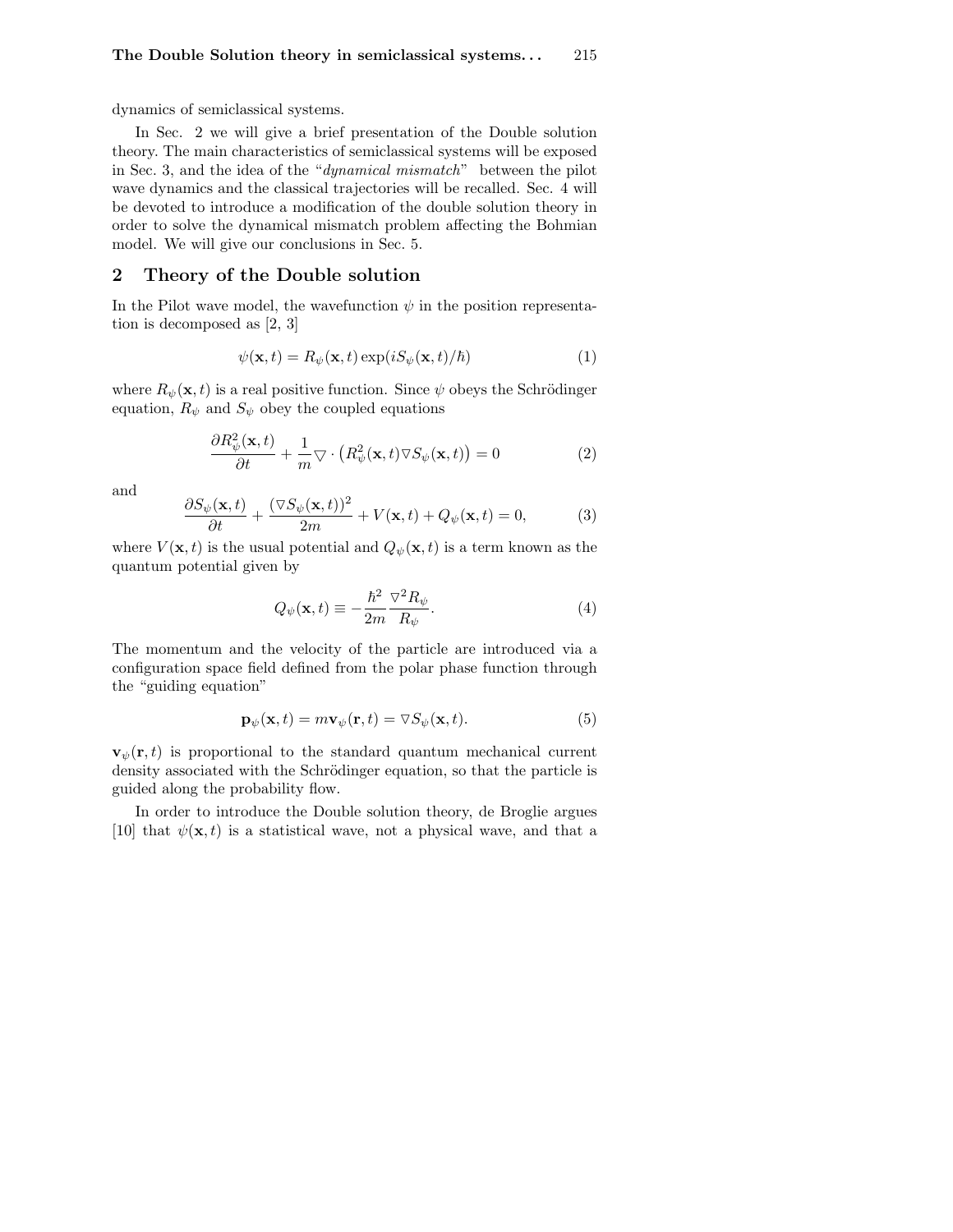particle can hardly be guided by a statistical quantity. He introduces a wave

$$
u(\mathbf{x},t) = a(\mathbf{x},t) \exp(iS_{\psi}(\mathbf{x},t)/\hbar)
$$
\n(6)

having the same phase as  $\psi(\mathbf{x}, t)$  but an amplitude  $a(\mathbf{x}, t)$  proportional to  $R_{\psi}(\mathbf{x},t)$  everywhere but in a small singular region. This singular region accounts for the discrete, particle-like aspect of quantum mechanics. Whether  $u(\mathbf{x}, t)$  should be a soliton-like solution of a non-linear equation, or if it can taken to be a singular solution of the linear Schrödinger equation has remained an open question [11]. The important point for de Broglie is that the guiding equation (5) still holds. This is formalized, in a nonlinear context, by writing [10]

$$
u(\mathbf{x},t) = u_0(\mathbf{x},t) + w(\mathbf{x},t)
$$
\n<sup>(7)</sup>

where  $u_0(\mathbf{x}, t)$  is the solitonic "bump" (a solution of a nonlinear equation having negligible amplitude except in a compactly localized and mobile reigon), while  $w(\mathbf{x}, t)$  is the physical (unnormalized) wave similar to  $\psi(\mathbf{x},t)$ :

$$
w(\mathbf{x},t) = c\psi(\mathbf{x},t)
$$
\n(8)

where  $c$  is a constant. Hence according to the Theory of the Double solution, the solitonic bump is guided according to Eqs. (5) and (8) by a linear wave, the physical wave  $w(\mathbf{x}, t)$ .

## 3 Classical dynamics in quantum systems and the Dynamical Mismatch

The investigations of the quantum-classical correspondence, which has its origins in the early days of quantum mechanics were revived in the 1980's and 1990's in the context of quantum chaos [6]. It is today wellestablished that several types of quantum systems – known generically as semiclassical systems – display the manifestations of properties belonging to the classical analog of these systems. This is due to the fact that the wavefunction propagates essentially along the trajectories of the corresponding classical system; indeed in these cases the semiclassical approximation to the path integral propagator, given by [12]

$$
K(\mathbf{x}_0, \mathbf{x}, t) = \sum_k \frac{1}{2i\pi\hbar} \left| \det \frac{\partial^2 \mathcal{S}_k}{\partial \mathbf{x} \partial \mathbf{x}_0} \right|^{1/2} \exp \left( i \mathcal{S}_k(\mathbf{x}_0, \mathbf{x}, t) / \hbar + i \phi_k \right), \tag{9}
$$

becomes excellent up to certain time scales. Here the sum runs on all the classical trajectories k connecting  $x_0$  to x in the time t.  $S_k$  is the classical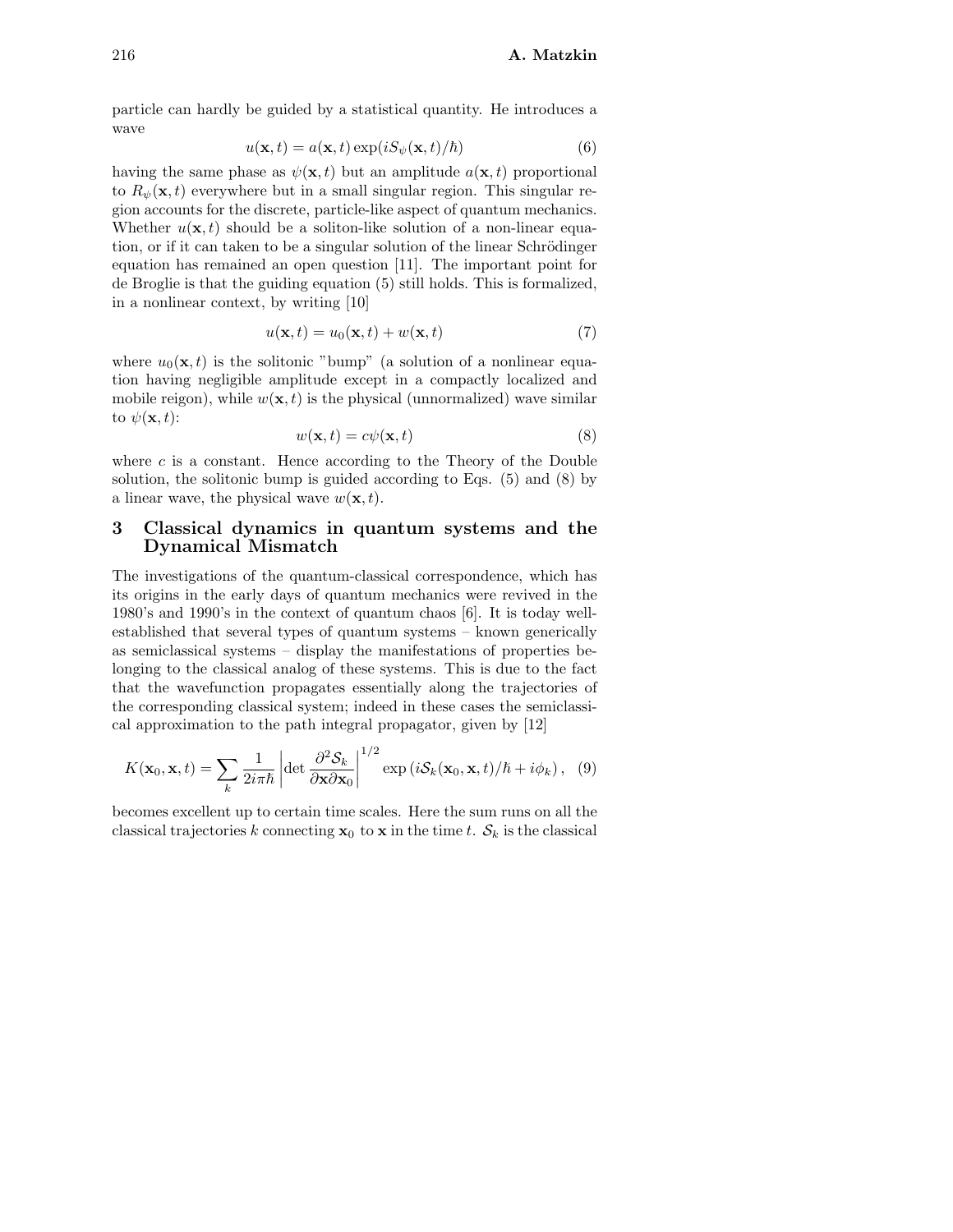action for the kth trajectory and the determinant is the inverse of the Jacobi field familiar from the classical calculus of variations, reflecting the local density of the paths;  $\phi_k$  is a phase accounting for reflections and conjugate points encountered along the kth trajectory.

Eq. (9) has observable consequences, like the recurrence of the wavefunction along classical periodic orbits that has been seen experimentally for example in atomic spectra [13]. The corresponding de Broglie-Bohm trajectories are not classical: the observed recurrences can be explained in terms of hundreds of different types of Bohmian trajectories that return in the assigned time to the starting point so as to produce the observed recurrences [14]. This is hardly surprising since according to Eq. (9) the waves propagate along the trajectories of the corresponding classical system, whereas according to Eq. (5) the solitonic singularity propagates along the current density. The current density at some given point results from all the waves with non-vanishing amplitude that interfere at that point (in the simplest example discussed by Einstein [15] criticizing the Pilot-wave model, a particle in an infinite well is described by two semiclassical counter-propagating waves accounting for the to and fro motion; their interference results in a static current density). Typically semiclassical systems are excited, and the fine-grained dynamics is incredibly complex. The current density hence displays a high sensitivity relative to the initial wavefunction: two slightly different initial wavefunctions can give rise to very different de Broglie-Bohm trajectories. However the semiclassical propagator (9) depends solely on the system, defined by the classical Hamiltonian whose canonical quantization yields the Hamiltonian of the quantum system.

We have argued elsewhere [5] why this *dynamical mismatch* between de Broglie Bohm trajectories and classical trajectories could be seen as a difficulty for the Pilot wave model in accounting for the emergence of classical dynamics. Indeed, the classical dynamics is already visible in the structure and properties of the semiclassical systems, while the Bohmian model predicts highly non-classical trajectories. The claim that decoherence and interaction with a complex environment will render the non-classical pilot-wave dynamics classical appears as somewhat constrained, since on the one hand classical trajectories are already at play in the closed, non-interacting system, and on the other hand the decoherence mechanism is not a resource specific to the Bohmian model but a standard quantum mechanical effect that is known to provide at best a practical solution to understand the effective average disappearance of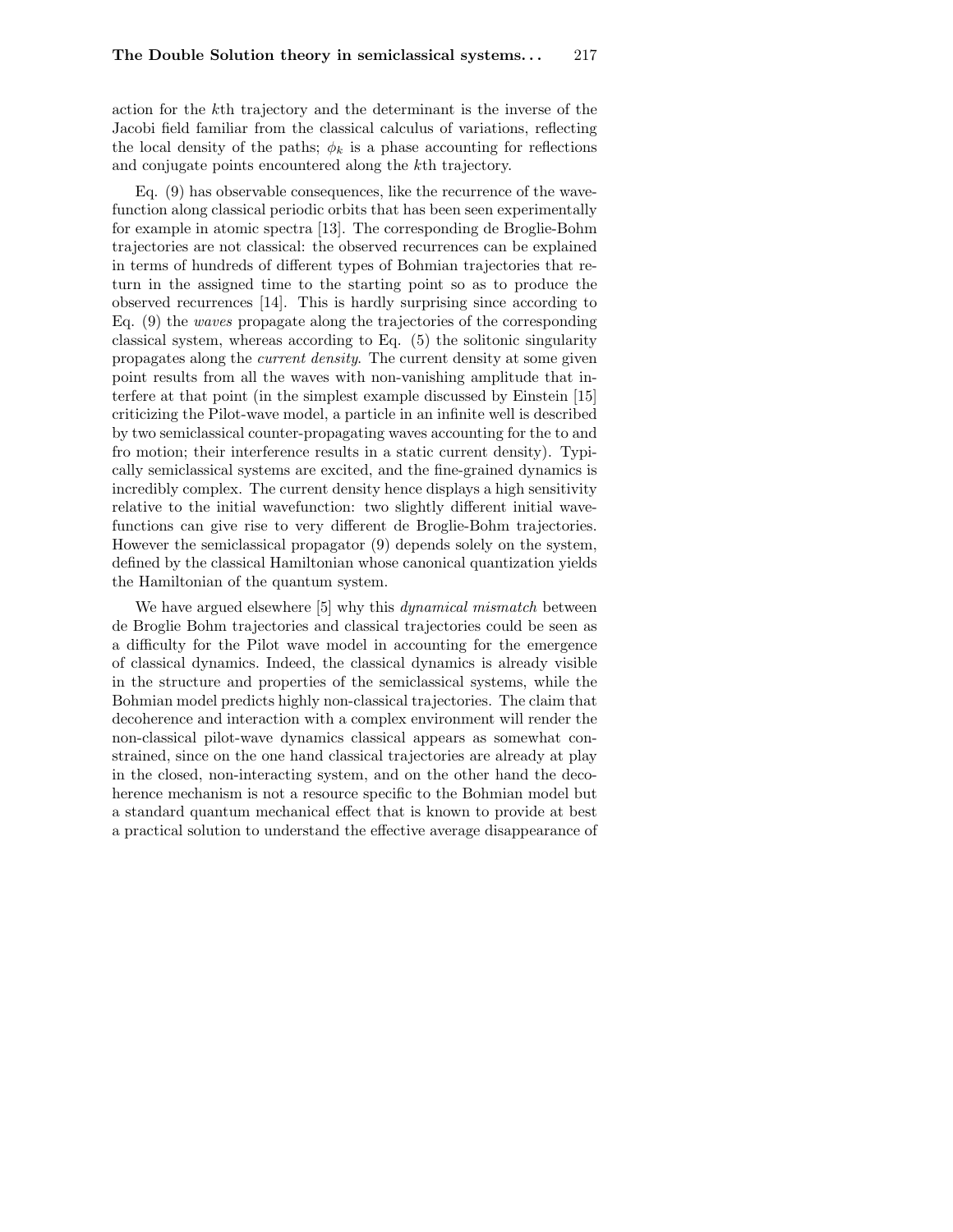interferences, not a fundamental solution that would be applicable to an ontological account [16].

## 4 Towards a new Double solution theory?

The dynamical mismatch we have just mentioned also holds for the Theory of the Double solution, because it is constructed, by Eqs. (6) and (7) so as to recover the guiding equation (5). Now in the usual Bohmian model involving a point-like particle, it seems that there is no way to have a dynamics defined by something different than the guiding equation (5). The reason is that the quantum waves interfere and that the particle needs to avoid the regions where the wavefunction vanishes, and this is exactly what the current density achieves.

However, since the solitonic bump is a wave, from a conceptual view point it can interfere with background waves, disappear or reappear. Therefore, contrary to the particle of the Pilot-wave model, it is possible to envisage a double solution theory whose starting point would be different from Eq. (6). The bump can then be ascribed to follow a dynamical law different from the guiding equation (5).

As a starting point, let us write the wavefunction  $\psi(\mathbf{x}, t)$  in a generic semiclassical form as

$$
\psi(\mathbf{x},t) = \sum_{k} \psi^{k}(\mathbf{x},t)
$$
\n(10)

where

$$
\psi^{k}(\mathbf{x},t) = \psi(\mathbf{x}_{0}^{k},t=0) \left| \det \frac{\partial^{2} S_{k}}{\partial \mathbf{x} \partial \mathbf{x}_{0}^{k}} \right|^{1/2} \exp \left( iS_{k}(\mathbf{x}_{0}^{k}, \mathbf{x},t) / \hbar + i\phi_{k} \right). \tag{11}
$$

As in Eq.  $(9)$  the sum over k runs on the classical trajectories starting at points  $\mathbf{x}_0^k$  within the regions in which the initial wavefunction  $\psi(\mathbf{x}_0, t =$ 0) has a non-vanishing amplitude.

Let us now introduce field functions

$$
w^k(\mathbf{x}, t) = c\psi^k(\mathbf{x}, t)
$$
\n(12)

where c is a global constant. Note that the relative weight of each  $w^k(\mathbf{x}, t)$  is given by a classical quantity, the amplitude det  $\partial^2 \mathcal{S}_k/\partial \mathbf{x}\partial \mathbf{x}_0^k$ along each classical path. Following the steps leading to the double solution, we have  $u^k(\mathbf{x},t) \approx w^k(\mathbf{x},t)$  except that for one of the fields  $u^k(\mathbf{x},t)$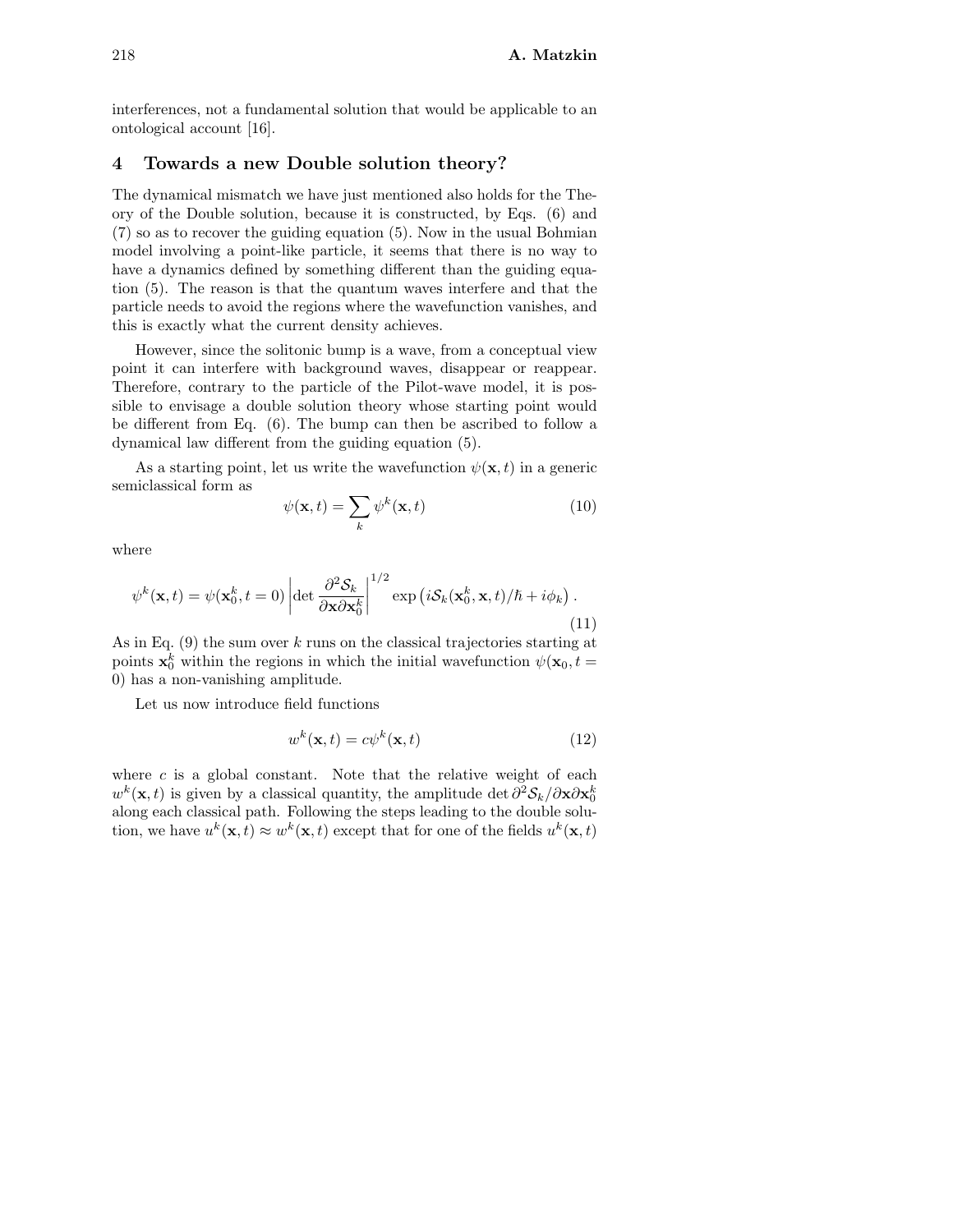say  $u^{k_b}(\mathbf{x}, t)$  we will have a bump representing the discrete quantum. We therefore put

$$
u^{k}(\mathbf{x},t) = u_0^{k}(\mathbf{x},t) + w^{k}(\mathbf{x},t)
$$
\n(13)

where

$$
u_0^k(\mathbf{x}, t) = 0 \text{ for } k \neq k_b.
$$
 (14)

The idea sketched here is that of a solitonic bump traveling on a single semiclassical wave  $u_0^{k_b}(\mathbf{x}, t)$ . This requires that

- (i) the initial position of the soliton lies randomly within the region in which the initial field  $w(\mathbf{x}_0, t = 0)$  has a non-vanishing amplitude;
- (ii) the nonlinear wave is driven by essentially classical dynamics, since each phase  $\mathcal{S}_k(\mathbf{x}_0^k, \mathbf{x}, t)$  is a solution of the Hamilton-Jacobi equation [that is Eq. (3) with  $Q_{\psi} = 0$ ];
- (iii) the amplitude of the solitonic wave has to be strongly coupled to all the waves  $w^k(\mathbf{x},t)$  (and not only to the wave  $w^{k_b}(\mathbf{x},t)$  having the same dynamics).

Point (iii) is the most important: in order to recover the correct statistical predictions when a position measurement is made, a mechanism coupling the solitonic wave  $u_0^{k_b}(\mathbf{x}, t)$  to all the linear waves  $w^k(\mathbf{x}, t)$ should ensure that the interference effects are properly taken into account. The simplest mechanism one could think of is coupling the amplitudes of the different fields, so that the amplitude of  $u_0^{k_b}(\mathbf{x},t)$  is controlled by the amplitude of  $w(\mathbf{x}, t)$ . This would indeed account for the effects observed in semiclassical systems, eg the fact that if two different periodic orbits with amplitudes  $A_1$  and  $A_2$  and actions  $S_1$ and  $S_2$  have the same period, their recurrence strength is given by  $|A_1 \exp iS_1/\hbar + A_2 \exp iS_2/\hbar|^2$ .

Eqs. (10)-(14) were given here for systems in the semiclassical regime (ie,  $\hbar/S_k \to 0$ ), but we could further speculate what these relations would become deep in the quantum regime  $(S_k \approx \hbar)$ . In that case the semiclassical propagator (9) should be replaced by the standard expression for the propagator in terms of a path integral. There would not be a discrete number of functions  $w^k(\mathbf{x}, t)$  anymore but an infinite and continuous number of such fields defined from any arbitrary path, the contribution of each path  $\kappa$  being proportional to  $\exp(i\mathcal{S}_{\kappa}(\mathbf{x}_0,\mathbf{x},t)/\hbar)$ .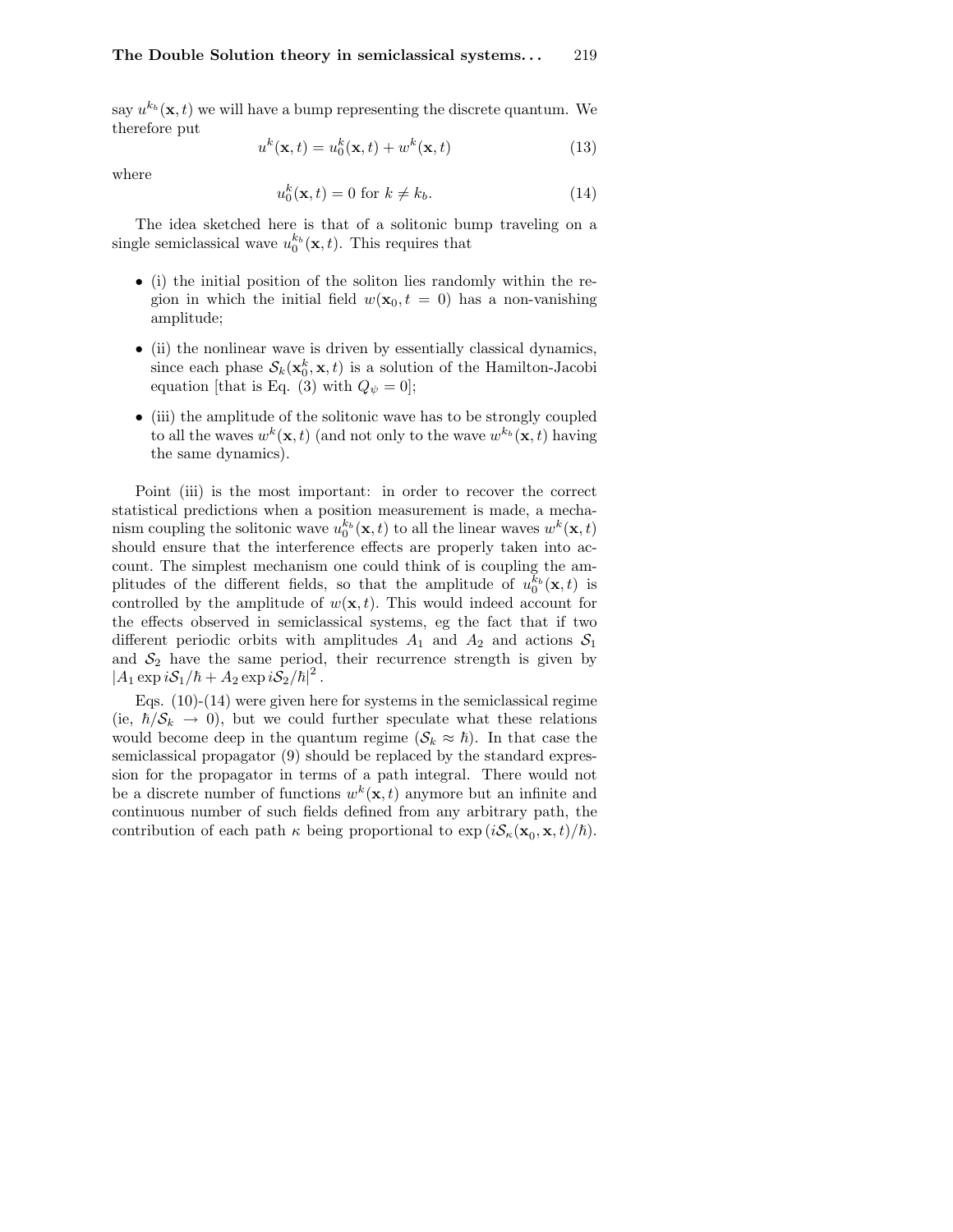Eq. (14) defining the solitonic wave for a given preparation of the system would then hold for one of these paths  $\kappa$ , yielding typically a random, Brownian like motion.

## 5 Conclusion

In this paper we have recalled the existence of a dynamical mismatch between trajectories of the Bohmian model and classical motion in semiclassical systems. This dynamical mismatch has serious implications concerning the empirical acceptability of the de Broglie-Bohm theory as describing the real behaviour of the quantum world.

In this context, we have discussed whether the theory of the Double Solution, initially (and ultimately) favoured by de Broglie over the Pilotwave model, could avoid this dynamical mismatch. We have sketched how this could be the case, namely by assuming that the solitonic bump is attached to a single semiclassical wave, rather than to the entire wavefunction. From this perspective, the Double Solution theory appears to be more flexible than the Bohmian model, though it should be kept in mind that this programme faces serious difficulties [17] for multiparticle generalisations if the linear waves are taken to be defined over our 4-dimensional space-time (rather than in configuration space), as advocated by de Broglie [18].

## Acknowledgements

It is a pleasure to thank Thomas Durt (Marseille) for his acute comments on a previous version of the manuscript.

## References

- [1] A. Matzkin, *Realism and the wavefunction*, Eur J Phys 23 285 (2002).
- [2] J. S. Bell, de Broglie-Bohm, delayed-choice double-slit experiment, and density matrix, Int. J. of Quant. Chem.: Quant. Chem. Symposium 14 155 (1980), reprinted in J. S. Bell, Speakable and Unspeakable in Quantum Mechanics, Cambridge: Cambridge University Press (2004).
- [3] P.R. Holland, The Quantum Theory of Motion, Cambridge: Cambridge University Press (1993).